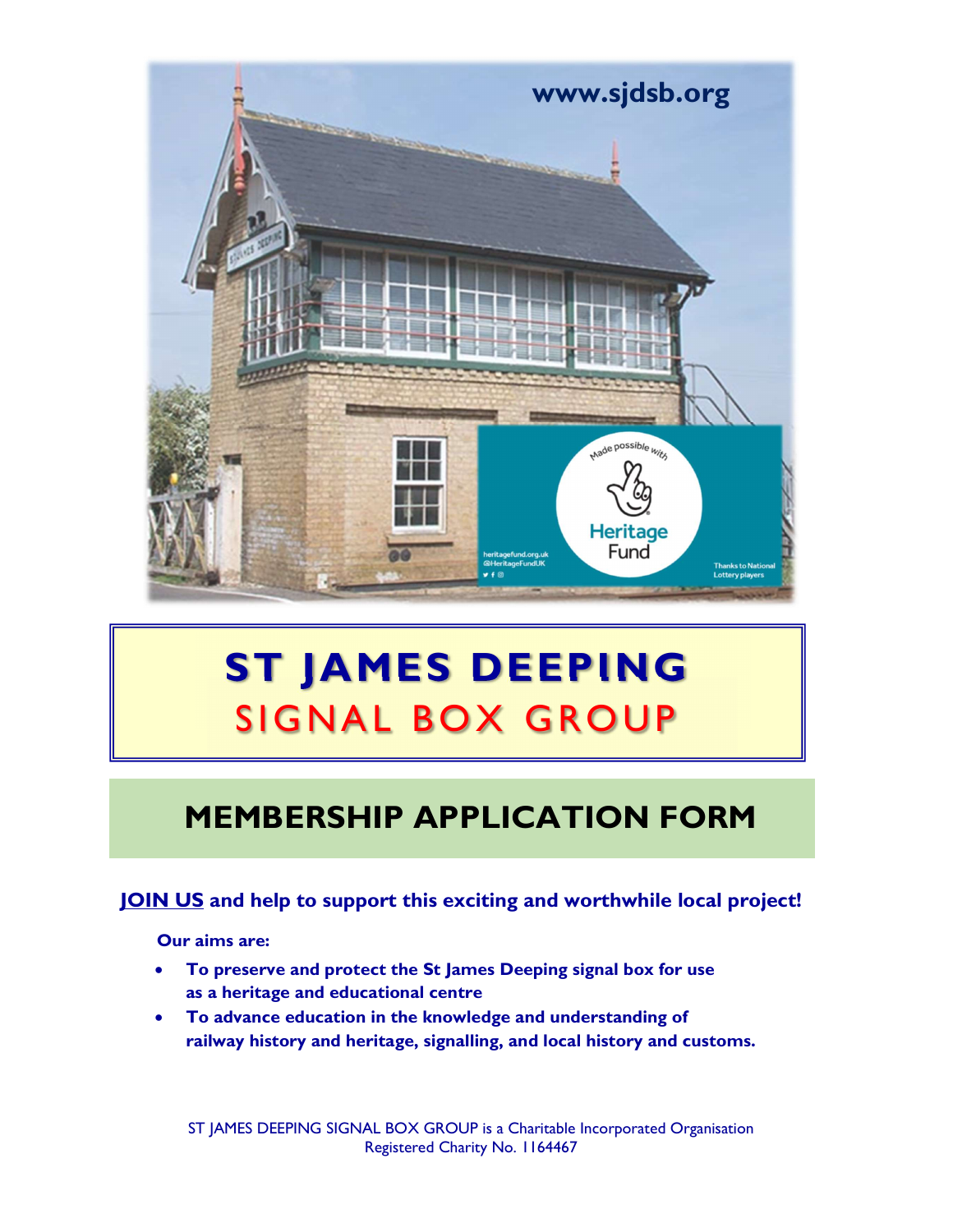# Membership

Become a Member by paying a subscription of  $£8$  per adult.<br>Your membership will run for 12 months from the date of joining. Children under 16 are free, if residing at the same address as adult(s). Please include all names on the form, indicating the ages of any children under 16. (Sorry, we do not offer any reductions for students or seniors ...)

#### Members' benefits

As part of your membership package, you will receive:

- A regular email Newsletter, published four times a year, bringing you all the latest news, details of coming events, and information about the signal box and its history
- Priority booking and/or discounts on admission to events at the signal box
- Discounts on SJDSB merchandise.

#### YOUR PERSONAL INFORMATION

Your privacy is important to us.

 The information you provide will be used only for the purpose of processing your application, and in the provision of services to you as a member of St James Deeping Signal Box Group.

 Your data will not be shared with any third party for marketing or commercial purposes without first obtaining your explicit consent.

 In return, we ask you to give us accurate information, and to tell us as soon as possible if there are any changes, such as a new address.



ST JAMES DEEPING SIGNAL BOX GROUP is a Charitable Incorporated Organisation Registered Charity No. 1164467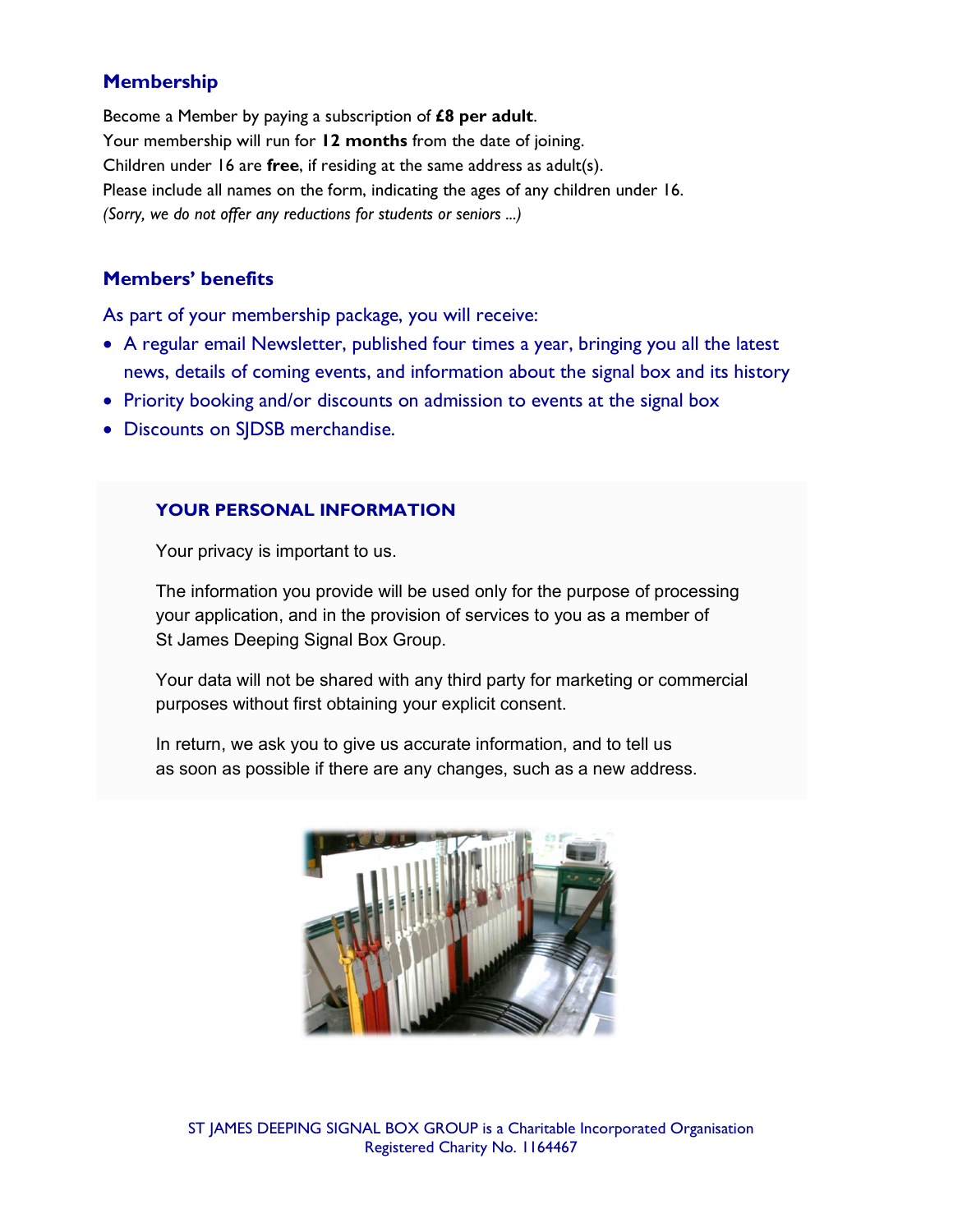### HOW TO APPLY - choose the way that suits you best …

- Fill in the form and post it with cheque payable to St James Deeping Signal Box Group to the address shown on the back of this leaflet
- Fill in the form, scan it\*\* and email it to us at membership@sjdsb.org and pay via the Donate button on our website www.sidsb.org
- Fill in the form, scan it\*\* and email it to us at  $\frac{\text{membership@sidsb.org}}{\text{membership@sidsb.org}}$ and pay by Bank Transfer to our account: St James Deeping Signal Box Group, account no. 90056987, Sort Code 20-45-45, with your SURNAME as reference.

\*\* If you do not have a scanner, simply email your details to us.

#### Whichever method you choose, please ensure you provide your full contact details, so we can record your membership and send you your Membership Card(s).

| Please enrol me/us as member(s) of ST JAMES DEEPING SIGNAL BOX GROUP.<br>I/we enclose remittance of <b>£8 per adult</b> , plus optional donation of $f_$ , a total of $f$<br>(children under 16 at same address are free, but please indicate ages).<br>I understand that my/our membership runs for 12 months from the date of joining. |                         |                 |
|------------------------------------------------------------------------------------------------------------------------------------------------------------------------------------------------------------------------------------------------------------------------------------------------------------------------------------------|-------------------------|-----------------|
| Title                                                                                                                                                                                                                                                                                                                                    | Forename(s)             | <b>Surname</b>  |
| Title                                                                                                                                                                                                                                                                                                                                    | Forename(s)             | <b>Surname</b>  |
| Title                                                                                                                                                                                                                                                                                                                                    | Forename(s)             | <b>Surname</b>  |
| Title                                                                                                                                                                                                                                                                                                                                    | Forename(s)             | <b>Surname</b>  |
| <b>Address</b>                                                                                                                                                                                                                                                                                                                           |                         |                 |
|                                                                                                                                                                                                                                                                                                                                          |                         |                 |
|                                                                                                                                                                                                                                                                                                                                          |                         | <b>Postcode</b> |
| Tel (optional)                                                                                                                                                                                                                                                                                                                           | <b>Email</b> (optional) |                 |

If you provide an email address, we will send you our Newsletter. If you do not provide an email address, we regret we cannot send you our Newsletter. But you can visit our website for news and information.

If you wish to provide any further information, or wish to help as a volunteer, please enclose a separate note, or contact us via the Contact page on our website.

#### THANK YOU FOR YOUR SUPPORT!